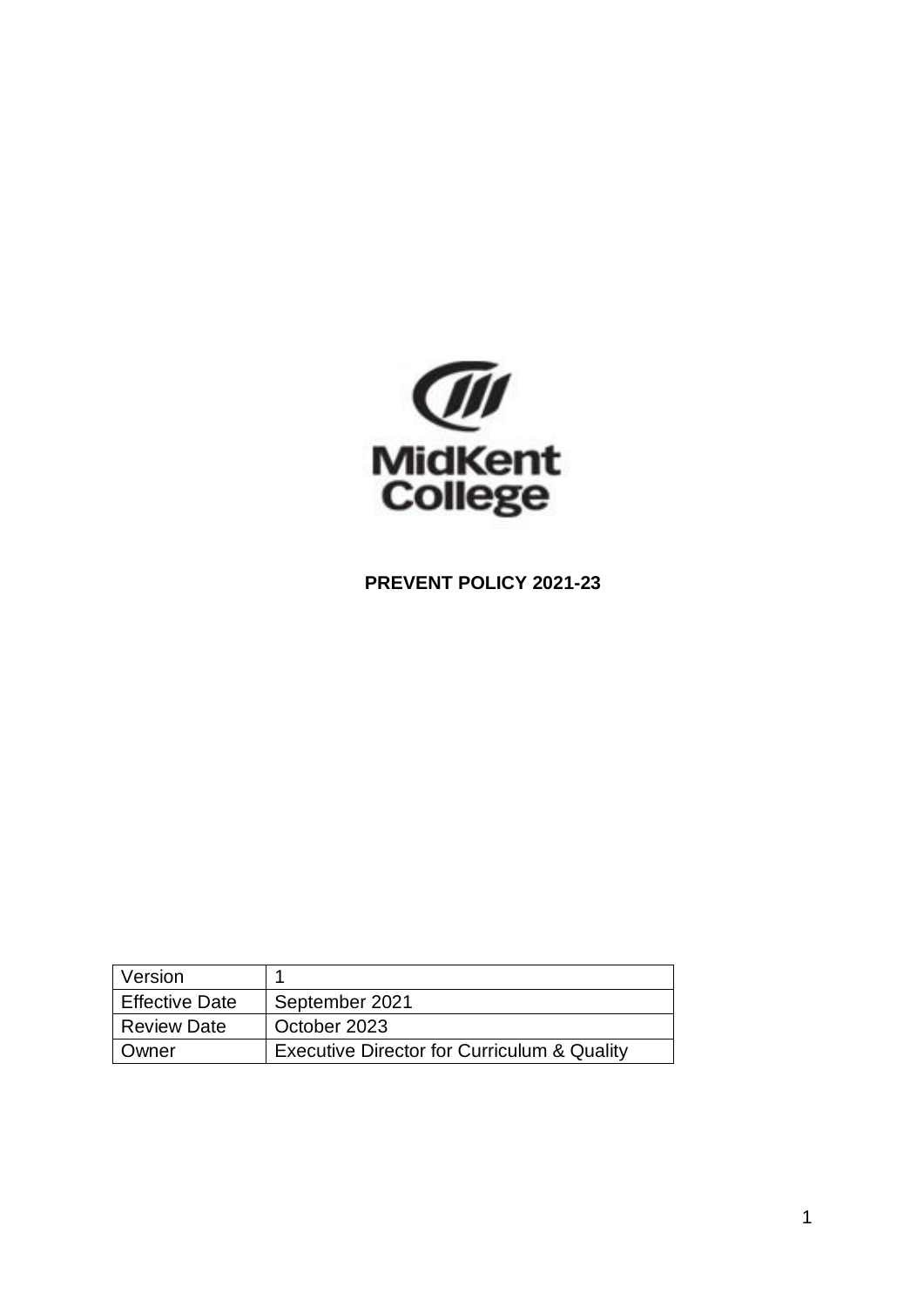# **Contents**

| 1 | Introduction                             | 3 |
|---|------------------------------------------|---|
|   | 2 Scope and Aim of Policy                | 4 |
| 3 | Procedures                               | 5 |
| 4 | <b>Duties and Responsibilities</b>       |   |
|   | 5 Associated Policies and Procedures     | 8 |
| 6 | <b>Policy Validity</b>                   | 8 |
|   | 7 Policy Owner and Writer                | 8 |
| 8 | Policy Monitoring, Review and Evaluation | 9 |
| 9 | <b>Equality Impact Assessment</b>        | 9 |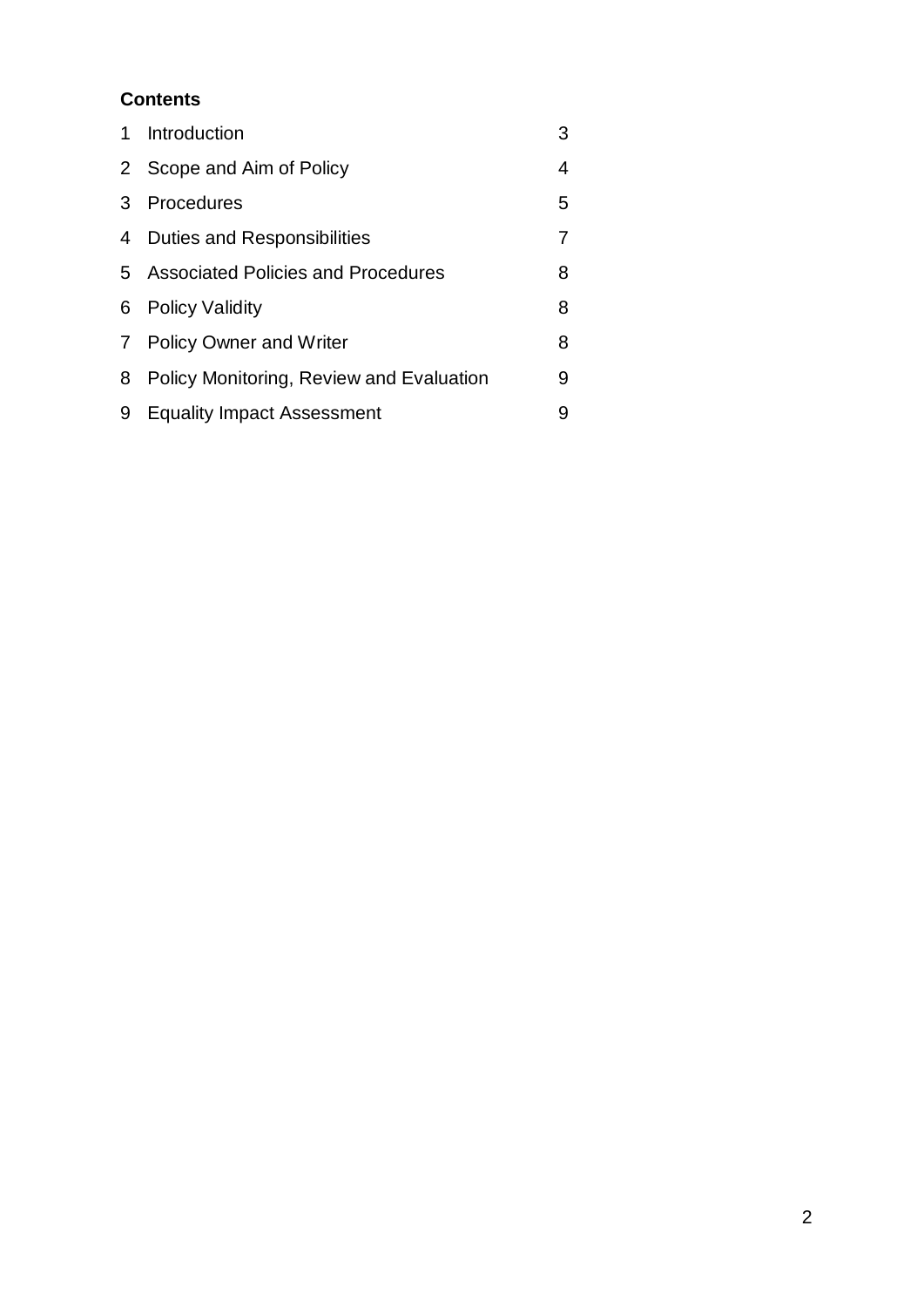## 1. **Introduction**

1.1 The Government definition of extremism is:

*'The vocal or active opposition to fundamental British Values, including democracy, the rule of law, individual liberty and mutual respect of different faiths and beliefs. It also includes any calls for death of members of the armed forces.'* 

- 1.2 All extremist groups with violent tendencies are classified as terrorists. All terrorist groups show tendencies to recruit people to their cause. This is known as 'radicalisation'.
- 1.3 The Government's Prevent Agenda is one of the four elements of CONTEST, the Government's counter terrorism strategy.
- 1.4 The four elements are:
	- **PURSUE**: to stop terrorist attacks
	- **PREVENT**: to stop people becoming terrorists or supporting terrorism
	- **PROTECT**: to strengthen the country's protection against a terrorist attack
	- **PREPARE**: to mitigate the impact of a terrorist attack
- 1.5 The UK faces a range of potential terrorist threats, including religious extremism, far right extremism, animal rights extremism and some aspects of non-violent extremism.
- 1.6 The current threat level from terrorism remains at 'Substantial '. Up to date threat levels can be obtained from the following website:

<https://www.mi5.gov.uk/threat-levels>

1.7 Section 21 of the Counter Terrorism and Security Act 2015 (the Act) places a duty on certain bodies, listed in Schedule 3 of the Act, to have "due regard to the need to prevent people from being drawn into terrorism". The Act states that those authorities on Schedule 3, including Further Education institutions, must have regard to this guidance when carrying out their duties.

The adequacy and effectiveness of this 'due regard to the need to prevent…' is measured by Ofsted.

1.8 Government Prevent Strategy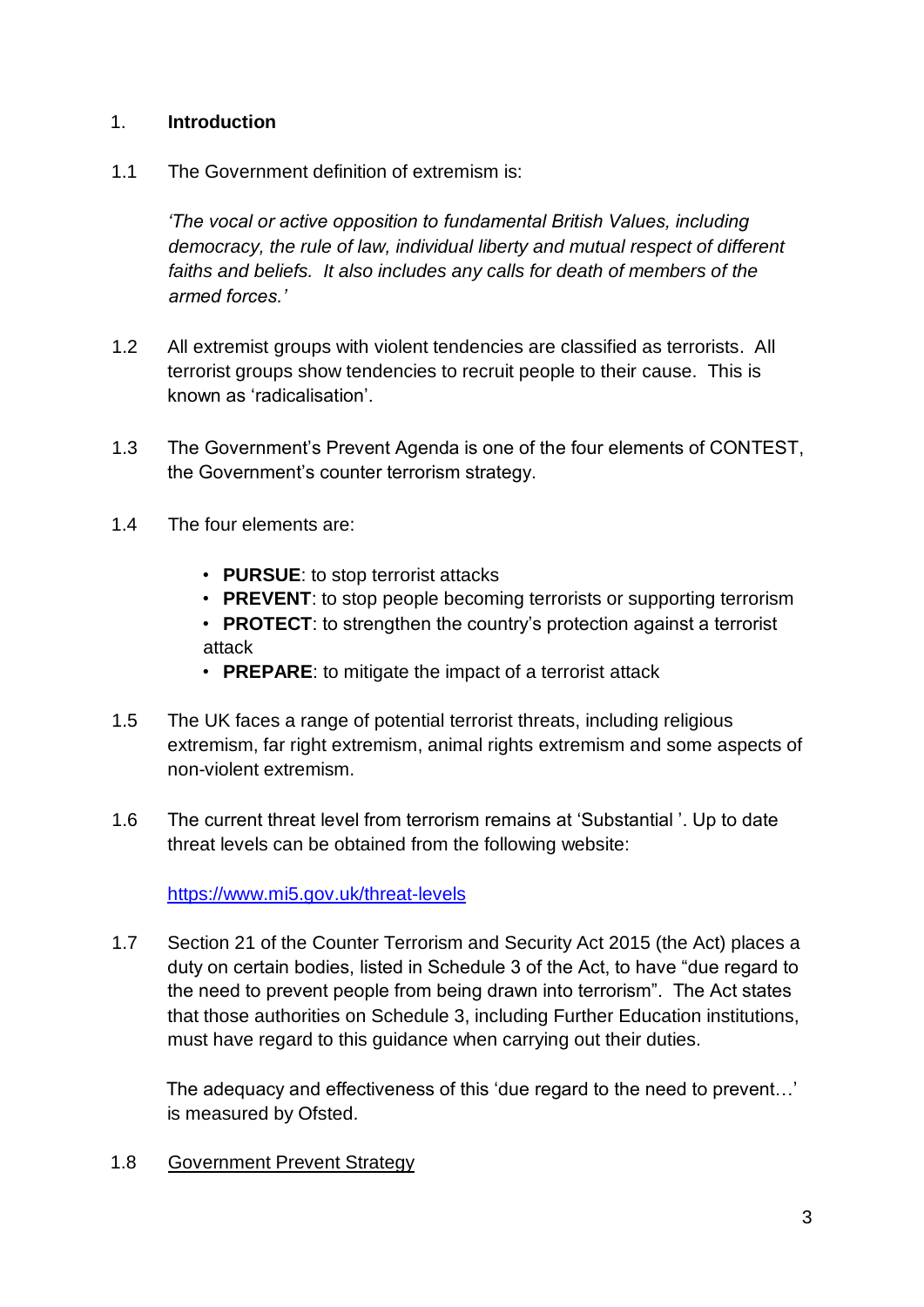The Prevent strategy seeks to:

- Respond to the ideological challenge of terrorism and aspects of extremism, and the threat we face from those who promote these views
- Provide practical help to prevent people from being drawn into terrorism and ensure they are given appropriate advice and support
- Work with a wide range of sectors where there are risks of radicalisation, which need to be addressed, including education, criminal justice, faith, charities, the internet and health.

## **2. Scope and Aim of the Policy**

- 2.1 MidKent College recognises that some students and staff may be at risk from radicalisation. MidKent College will assess the risks of violent extremism, which represents the greatest threat at national level, while recognising that other forms of violence and extremism can and do manifest themselves within other nearby schools, colleges and/or training providers.
- 2.3 On this basis, the College has developed with its students, staff, governors and visitors a strong culture of respect and a safe place of learning. It is in this context that the College has considered its Prevent Duty and recognises the importance of working with staff, governors, the local authority, the police, the local safeguarding board, health professionals, local Prevent experts and others to identify and to safeguard vulnerable students and staff in the College.
- 2.4 It is our duty to continue to safeguard our students and staff; empowering them to protect themselves from harm. The Prevent duty is therefore an integral part of the College's Safeguarding Policy and procedures.
- 2.5 The College's Prevent strategy outlines how we will meet our statutory duty.

Our strategy has five key objectives:

- To promote and reinforce our core values of inclusiveness, integrity, involvement and, in so doing, promote fundamental British values;
- To promote community cohesion; support open dialogue; support the student and staff voice and eliminate discrimination;
- To safeguard our students and staff from the risk of radicalisation and empower students and staff to protect themselves from harm;
- To support those at risk;
- To ensure that staff and students are aware of their responsibilities in preventing violent extremism.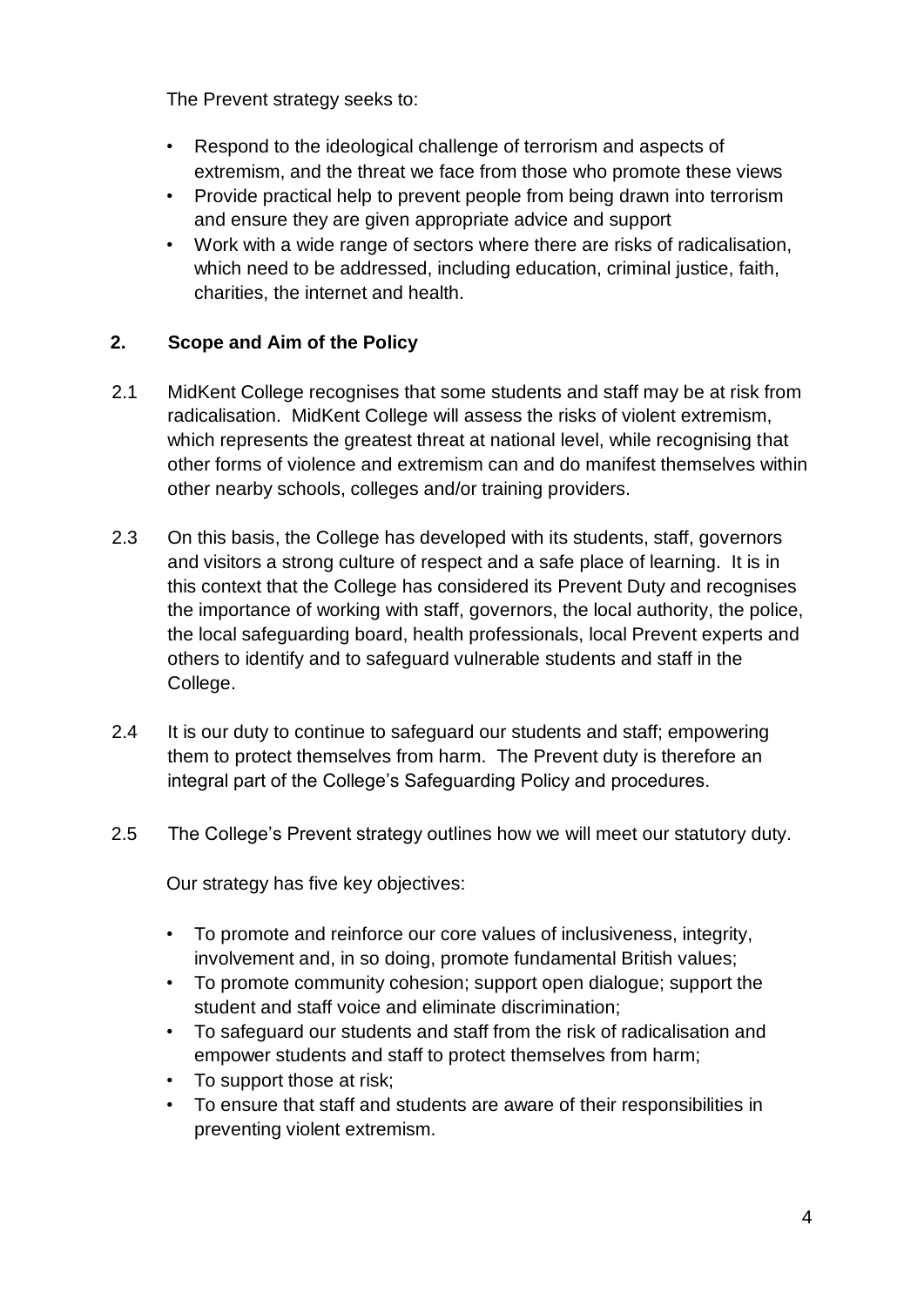2.6 In line with changes to the National Curriculum that require the inclusion of Prevent, the College will ensure that tutorial provision reflects and reinforces the Prevent agenda.

# **3. PROCEDURES**

3.1 In order to achieve these objectives the strategy will concentrate on four areas:

#### 3.2 Leadership and Values

To provide an ethos which upholds core values of shared responsibility and wellbeing for all students, staff and visitors and promotes respect, equality, diversity inclusion and understanding. This will be achieved through:

- Promoting core values of respect, equality, diversity, inclusion, democratic society, student voice and participation
- Building staff and student understanding of the issues and confidence to deal with them
- Deepening engagement with local communities
- Actively working with local schools, local authorities, police and other agencies, apprentice student employers and employers supporting learning activity within the college and supporting industry placements.

#### 3.3 Teaching and Learning

To provide a curriculum which promotes knowledge, skills and understanding to build the resilience of students, by undermining extremist ideology and supporting the learner voice.

This will be achieved through:

- Embedding equality, diversity and inclusion, wellbeing and community cohesion
- Promoting wider skill development such as social and emotional aspects of learning
- A curriculum adapted to recognise local needs, challenge extremist narratives and promote universal rights
- Teaching and learning strategies which explore controversial issues in a way which promotes critical analysis and pro social values
- Use of external programmes or groups to support learning while ensuring that the input supports college goals and values.
- Encouraging active citizenship and learner voice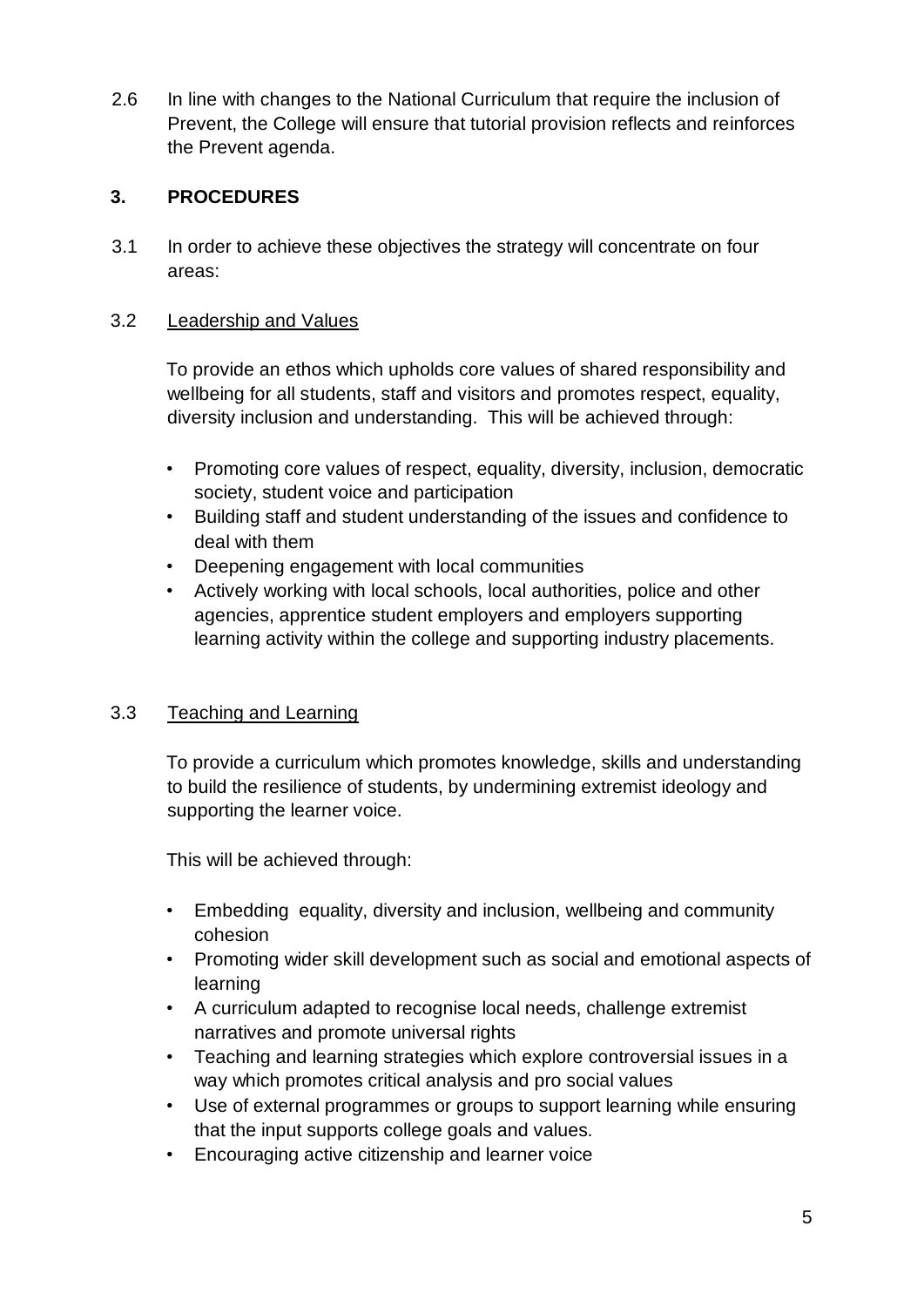## 3.4 Student Support

To ensure that staff are confident to take preventative and responsive steps working with partner professionals, families and communities. This will be achieved through:

- Establishing strong and effective student support services
- Listening to what is happening in the College and the community
- Implementing anti-bullying strategies and challenging discriminatory behaviour
- Helping students and staff know how to access support in College and or through community partners
- Supporting problem solving and repair of harm
- Supporting at risk students through safeguarding and crime prevention processes
- Systematically reviewing its performance to ensure it narrows the attainment gap with vulnerable or disadvantaged groups/communities.
- Developing through training and support a number of staff who will have the knowledge, skills and confidence to lead debates about controversial issues through tutorial and forums
- Continually reviewing and adapting the tutorial programme to further raise awareness of different faiths and cultures alongside developing the critical thinking skills required to make informed decisions.

# 3.5 Managing Risks and Responding to Events

To ensure that the College monitors risks and is ready to deal appropriately with issues which arise. It will do this through:

- Understanding the nature of the threat from violent extremism and how this may impact directly or indirectly on the College
- Understanding and managing potential risks within the College and from external influences
- Responding appropriately to events in local, national or international news that may impact on students and communities
- Ensuring measures are in place to minimise the potential for acts of violent extremist within the College
- Ensuring plans are in place to respond appropriately to a threat or incident within the College and relating policies
- Developing effective ICT security and responsible user policies
- 3.7 If staff have a concern about a student vulnerable to radicalisation, they are to immediately refer the matter to a member of the Safeguarding team.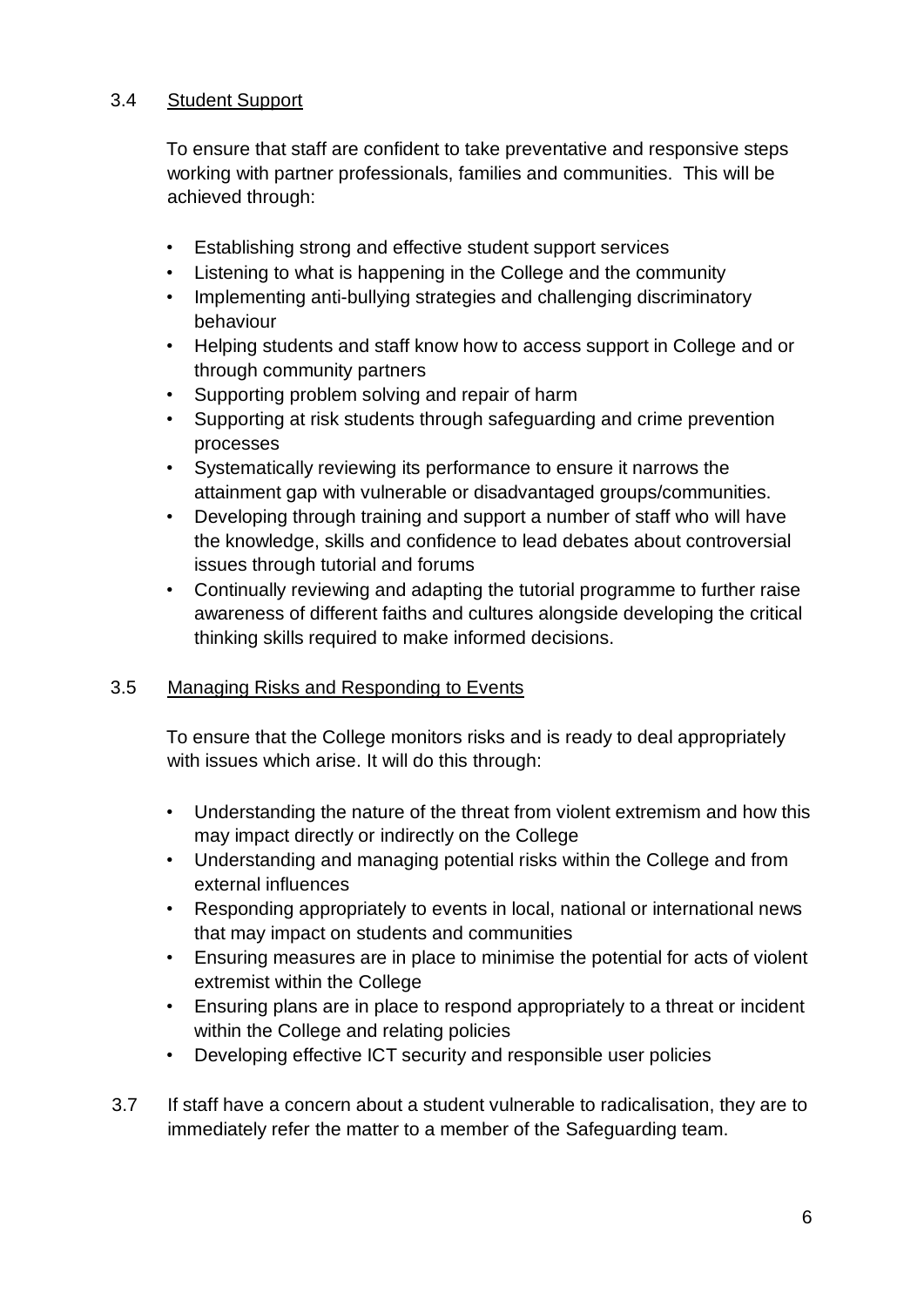- 3.8 If staff have a concern about a colleague vulnerable to radicalisation, they are to immediately refer the matter to the Director of HR and Payroll.
- 3.9 If students have a concern about a fellow student or anyone else, they are to immediately refer their concerns to their course leader, subject teachers, member of the Safeguarding team, any member of the Progression and Performance Tutor team or use the 'report a concern' icon on any College computer.
- 3.10 Once a staff member is informed, the staff member needs to follow the previous point i.e. refer the matter to a member of the Safeguarding team or Director of HR and Payroll, as appropriate.

#### **3.11** Reporting Prevent Referrals

- 3.12 All Prevent referrals are to be reviewed by the Student Support Manager and if the referral concerns a member of staff, the Director of HR and Payroll.
- 3.13 In deciding what action is appropriate, there will be a discussion with the Kent Police Prevent Team. This discussion may lead to a formal referral through Kent Police who have a CHANNEL procedure in place.
- 3.14 The Police CHANNEL procedure is a partnership focused structure with the aim to support individuals and to protect them from harm, not only from radicalisation but also from involvement in drugs, knife or gun crime.

#### 3.15 Recording Prevent Referrals

- 3.16 All Prevent referrals, actions and outcomes will be kept securely within the Safeguarding office at the Medway Campus, even if deemed 'a false alarm'.
- 3.17 The Principal and Executive Director of Curriculum and Quality will be notified of these referrals, even if it is deemed 'a false alarm'.

#### **4. Duties and Responsibilities**

4.1 To ensure that the College Prevent Strategy is implemented at the heart of all College activities; that leaders and managers monitor any emerging risks related to Prevent and other safeguarding issues; and that staff are ready to deal appropriately with radicalisation issues, the Lead Designated Safeguarding Officer (Assistant Principal, Student Support and Foundation Education) or Director of HR and Payroll (staff related) will ensure: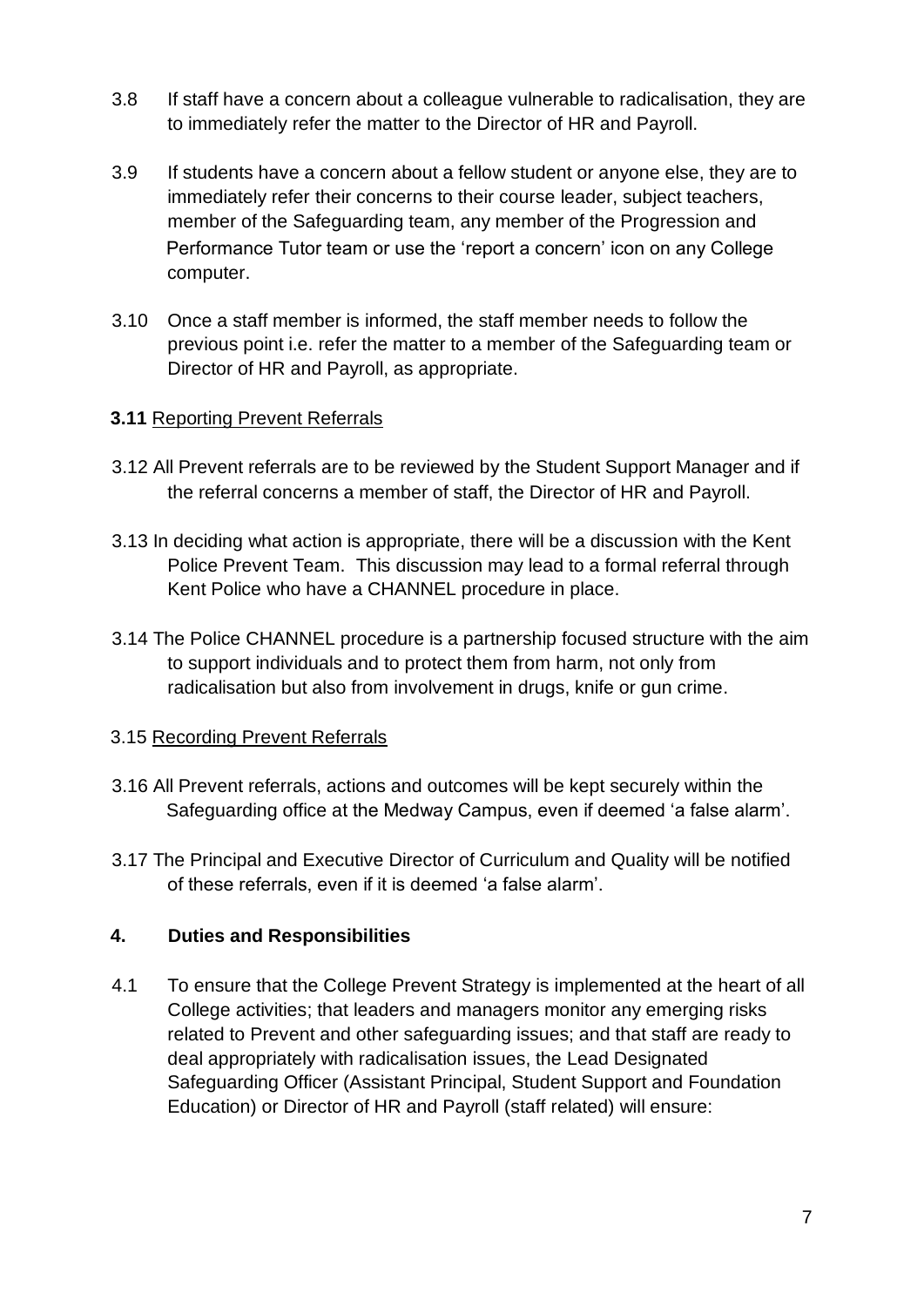- There is sufficient pastoral care, learning support and welfare support for all students, especially for young people from ethnically diverse and socially and economically disadvantaged areas – Students
- There is sufficient duty of care for staff, especially for those from ethnically diverse and socially and economically disadvantaged areas – Staff
- All staff organising events and activities (off and on site, use of faith room, external speakers and College visitors) are proactively looking for any possibility or likelihood for students or staff to have contact with or become involved in terrorism – Events and Activities
- Key staff and managers work in partnership with others (staff, governors, the local authority, the local safeguarding board, the police, health professionals, Prevent professionals etc.,) to ensure student and staff safety – Partnership
- There is effective IT security (including the use of Wi-Fi/BOYD) in place to filter and protect students and staff from inappropriate use of the internet and social media or the possibility of being exposed to radicalisation content on websites – Security
- Staff (curriculum, support and facilities) are trained in understanding the causes of radicalisation, their duty in the prevention of radicalisation and how to report potential radicalisation incidents to maintain student and staff safety – Training
- The policy is promoted to employers of apprentice students including how to identify and report concerns.
- 4.2 The above will be monitored through an Action Plan (Appendix A).
- 4.3 The MidKent College Referral Pathway is attached (Appendix B).

#### **5. Associated MKC Policies, Strategies and Procedures**

- Child Protection (Safeguarding) Policy
- Equality and Diversity Policy
- Anti-bullying and Harassment Policy
- **E-Safety Policy**
- Access, Security and Visitors to the College
- Visiting Speakers Policy
- Admission and Enrolment
- Student Charter
- Employment Policies and Procedures
- Health and Safety
- **Security**
- Emergency Evacuation
- Student Disciplinary Policy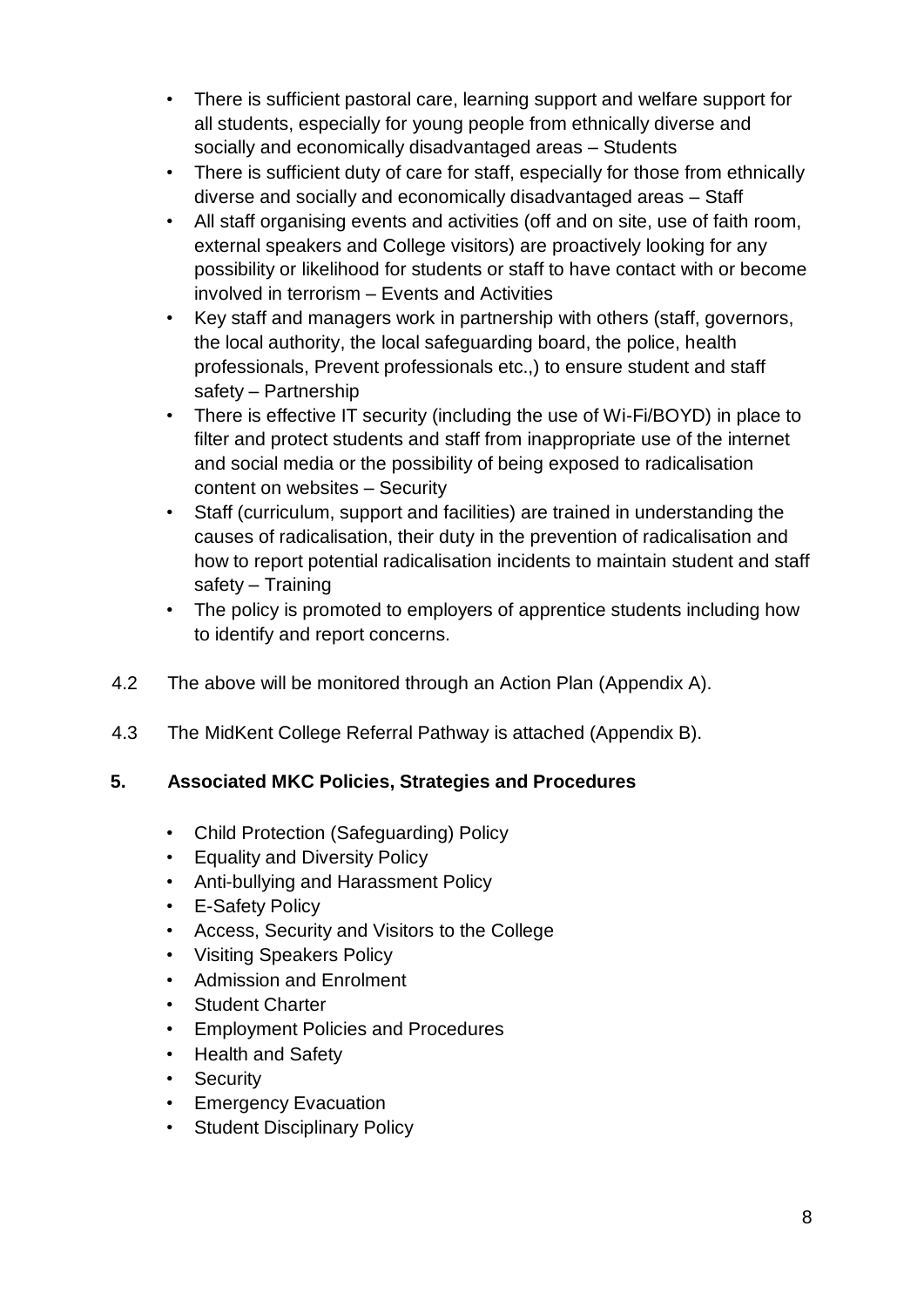#### **6. Policy Validity**

6.1 This policy is valid for the academic year 2021-23 and is due for review October 2023.

#### **7. Policy Owner and Reviewer**

- 7.1 The Senior Manager responsible for this policy is the Executive Director, Curriculum & Quality.
- 7.2 The current writer responsible for this policy is the Director of Support for Students.

#### **8. Policy Monitoring, Review and Evaluation**

8.1 A review of this policy and Action Plan will be undertaken by the review date by the policy writer and will be approved by the Person responsible.

#### **9. Equality Impact Assessment**

9.1 This Policy has been Equality Impact assessed and generates no concerns about differential impact. The Equality Impact Assessment is filed on the Quality SharePoint site.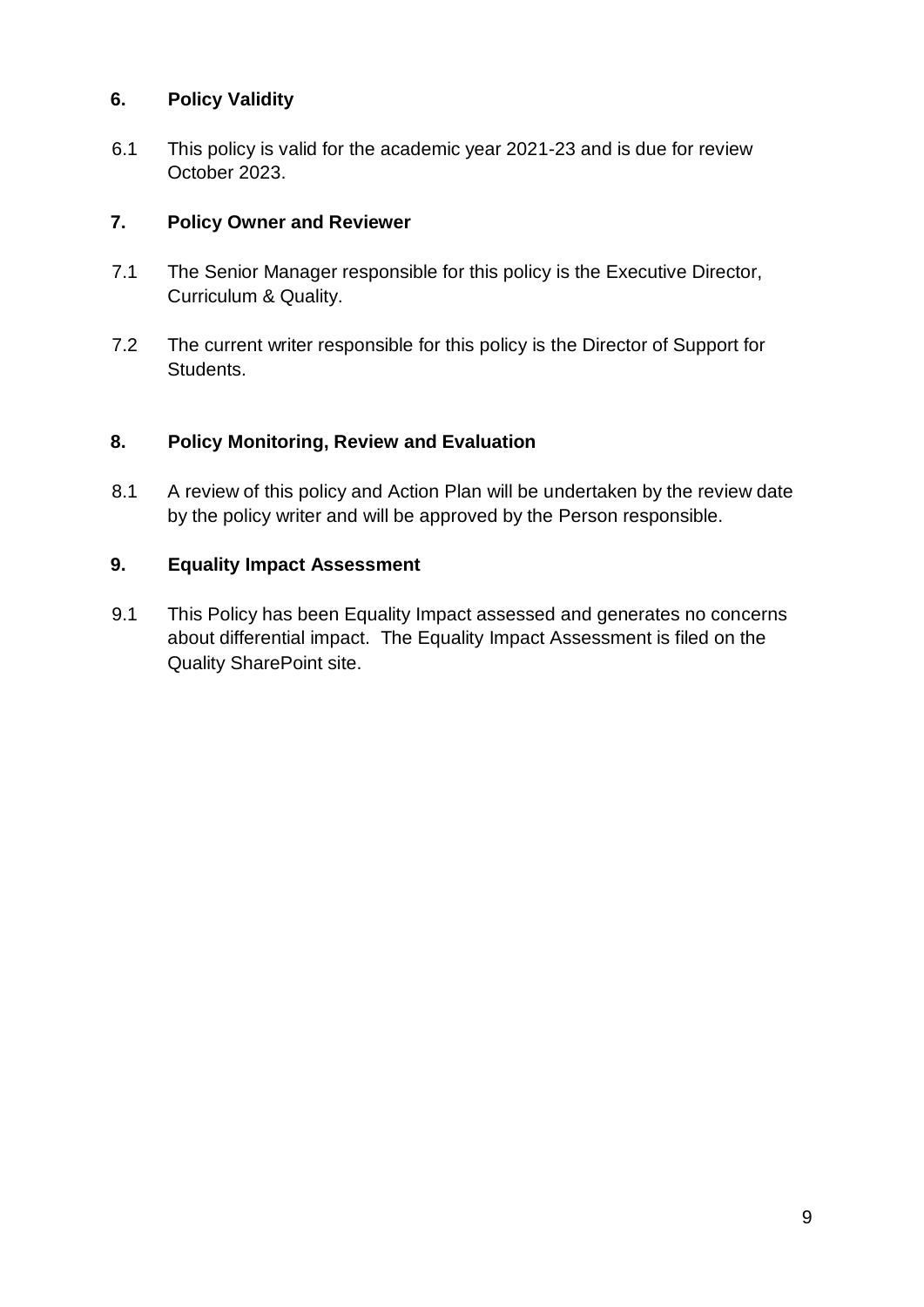# **APPENDIX A**

# **Prevent Action Plan**

| <b>FE Name</b>         | MidKent College                            |
|------------------------|--------------------------------------------|
| <b>Prevent Contact</b> | <b>Direct of Support for Students</b>      |
|                        | <b>Student Support and Welfare Manager</b> |
|                        |                                            |
| Date last              | 06/11/20                                   |
| updated                |                                            |
| Date actions to        | 01/02/21                                   |
| be reviewed            |                                            |
| <b>Next review due</b> |                                            |

| No.            | <b>Potential Prevent</b><br><b>Vulnerability</b>                                                        | <b>Action Required /</b><br><b>Evidence if in place</b>                                                                                                                                                            | <b>Who</b>                  | When    | <b>RAG</b> |
|----------------|---------------------------------------------------------------------------------------------------------|--------------------------------------------------------------------------------------------------------------------------------------------------------------------------------------------------------------------|-----------------------------|---------|------------|
| $\overline{1}$ | <b>Awareness</b><br>Do staff have an<br>understanding of the<br>Prevent Duty and the<br>Prevent Agenda? | <b>Online Home Office</b><br><b>WRAP</b> training is now<br>mandatory for all staff to<br>complete. PREVENT is<br>included in College<br>Welcome for all staff.<br><b>Focus Day CPD</b><br>Mandatory for all staff | <b>All Staff</b>            | Ongoing | Green      |
|                | <b>Board of Governors</b>                                                                               | <b>Board of Governors</b><br>initial training on<br>20/02/20. Follow up<br>training delivered by<br><b>Director of Student</b><br><b>Support</b>                                                                   | <b>Corine Burkin</b>        | Ongoing | Green      |
|                | <b>Security Staff</b>                                                                                   | Update that all security<br>staff have now<br>completed the NCALT.                                                                                                                                                 | Jacqueline<br><b>Newman</b> | Ongoing | Green      |
|                |                                                                                                         |                                                                                                                                                                                                                    |                             |         |            |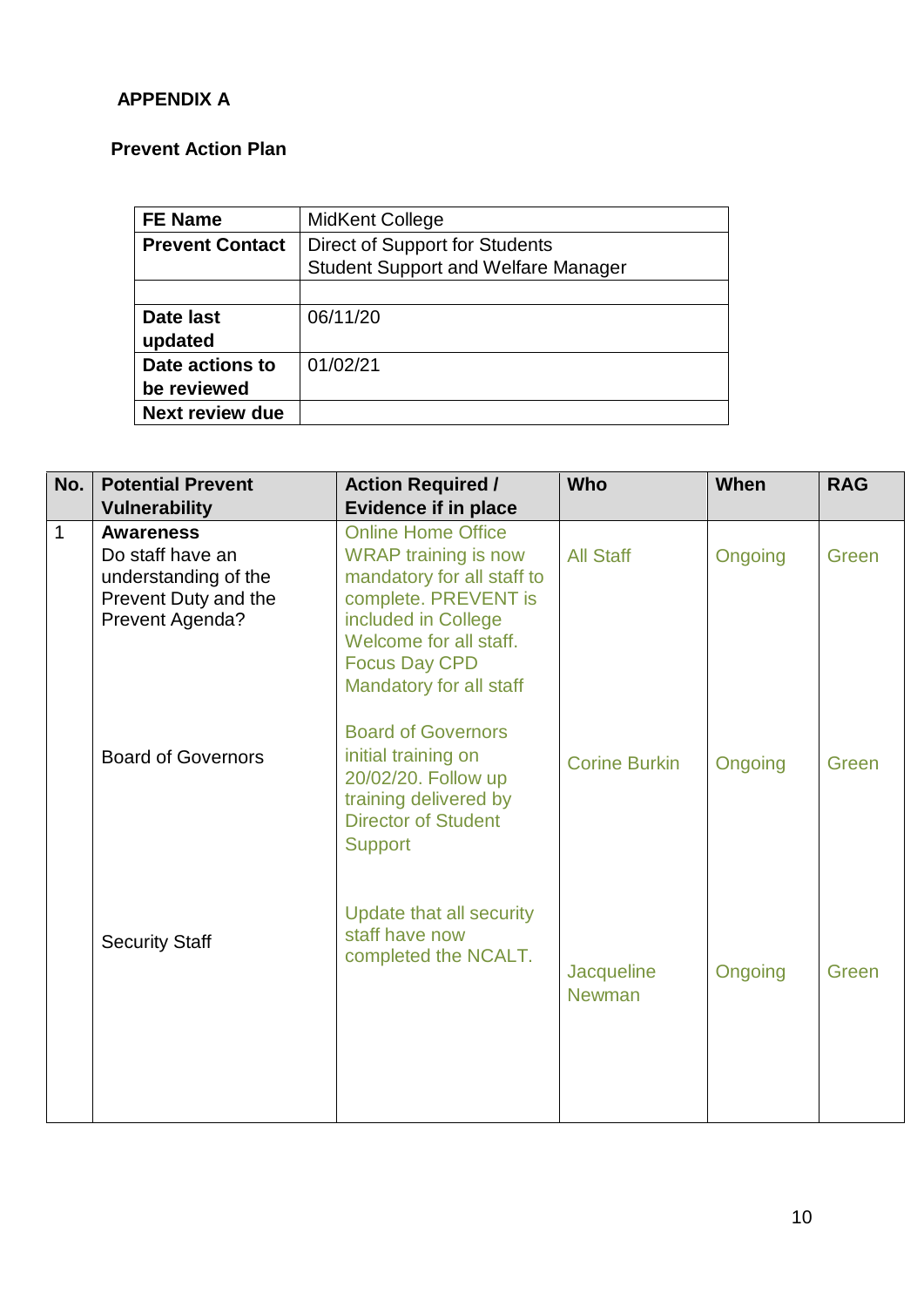| $\overline{2}$ | Safeguarding Do<br>safeguarding, and<br>student support service<br>leads recognize Prevent<br>vulnerabilities and what<br>to do if they suspect that | Close links are kept with<br><b>Local Prevent Police</b><br><b>Team and Local</b><br><b>Authority. The Director</b><br>of Support for Students<br>sits on Kent and            | <b>Ashley Ritchie</b> | Ongoing | Green |
|----------------|------------------------------------------------------------------------------------------------------------------------------------------------------|-------------------------------------------------------------------------------------------------------------------------------------------------------------------------------|-----------------------|---------|-------|
|                | someone is being being<br>drawn into terrorism?                                                                                                      | <b>Medway Prevent</b><br><b>Strategy Boards.</b><br><b>Student Support Team</b><br>Leader attends local<br><b>ARM</b> meetings for Kent<br>and Medway                         | <b>Ashley Ritchie</b> | Ongoing | Green |
|                | Do safeguarding policies<br>incorporate Prevent<br>vulnerabilities?                                                                                  | Safeguarding<br>policies<br>incorporate Prevent.<br>Key staff trained in                                                                                                      | <b>Ashley Ritchie</b> | Ongoing | Green |
|                | Are safeguarding leads<br>aware of Channel?                                                                                                          | <b>WRAP</b> and the<br><b>CHANNEL process</b><br><b>Director of Support for</b><br>Students is a member of<br>both Medway and Kent<br><b>Prevent Duty Delivery</b><br>Boards. | <b>Ashley Ritchie</b> | Ongoing | Green |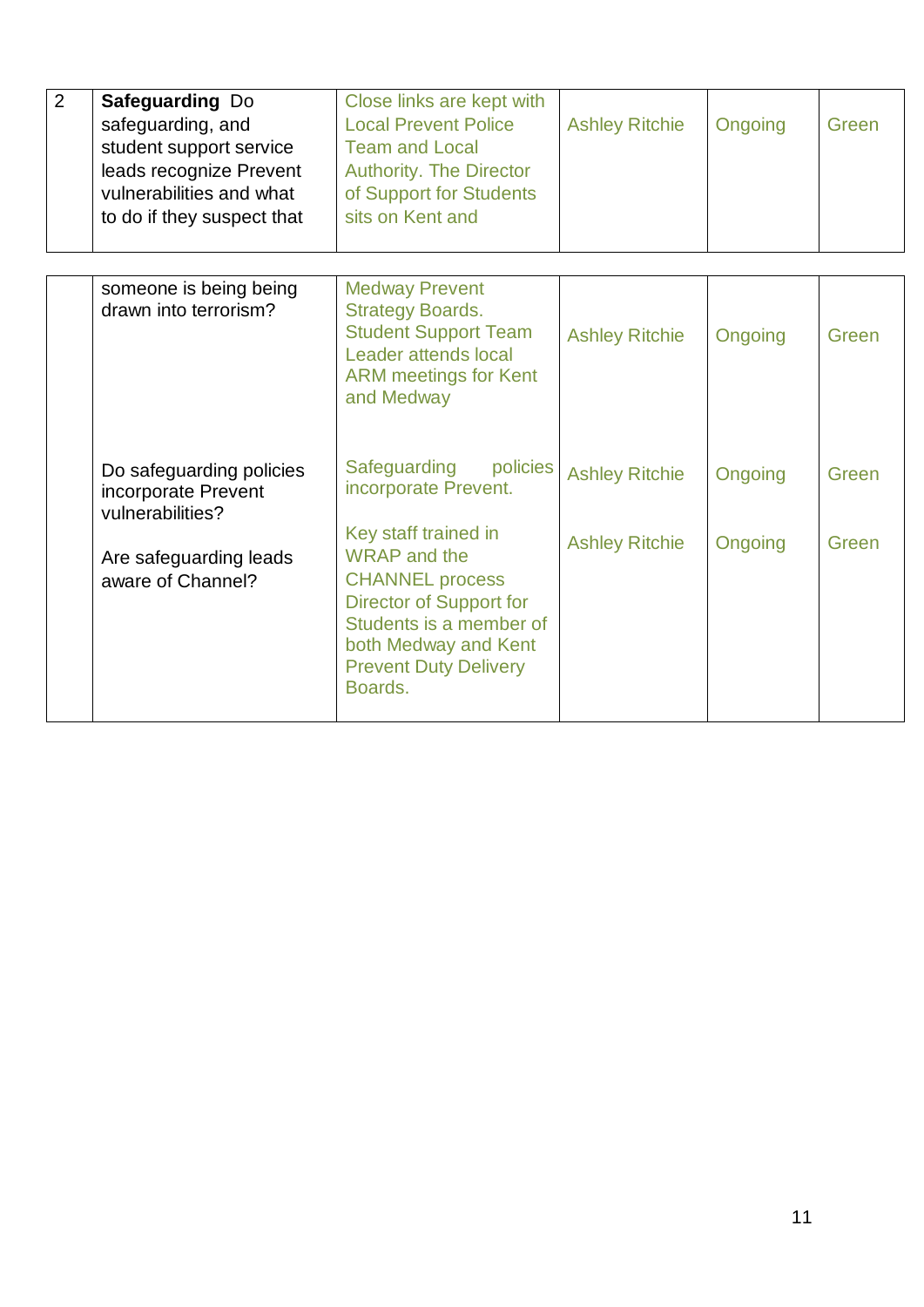| 3 | <b>IT Systems</b><br>Are filtering/firewall<br>systems in place to prevent<br>individuals from accessing<br>extremist websites? | <b>Yes: Content Filtering.</b><br><b>Anti-Virus</b><br><b>Anti-Malware</b><br>Email<br>Spam/Virus/Content<br><b>Filtering</b><br><b>User Account Security</b><br><b>Firewalls and VPN</b><br>access      | <b>ICT Paul</b><br>Hogben | Ongoing | Green |
|---|---------------------------------------------------------------------------------------------------------------------------------|----------------------------------------------------------------------------------------------------------------------------------------------------------------------------------------------------------|---------------------------|---------|-------|
|   | Are they tested regularly<br>and are the filtering<br>systems up to date?                                                       | Our internet provider<br>(JA.NET) carry out<br>penetration testing on a<br>monthly basis and<br>provide a report<br>highlighting any risk<br>areas.                                                      | <b>ICT Paul</b><br>Hogben | Ongoing | Green |
|   | Do they alert relevant staff<br>if someone tries to access<br>extremist sites?                                                  | <b>ICT</b> systems and<br>infrastructure team<br>receive an email alert if<br>attempts are made to<br>access extremist sites.<br>PC gets a report where<br>suspicious searches<br>have been highlighted. | <b>ICT Paul</b><br>Hogben | Ongoing | Green |
|   |                                                                                                                                 | <b>ICT staff alert Paul</b><br><b>Hogben Director of ICT</b>                                                                                                                                             |                           |         |       |
|   |                                                                                                                                 |                                                                                                                                                                                                          |                           |         |       |
|   | Do staff know what to do if<br>someone accesses the<br>above?                                                                   | who reviews the alert<br>and advises Student<br><b>Support Manager</b>                                                                                                                                   | <b>ICT</b>                | Ongoing |       |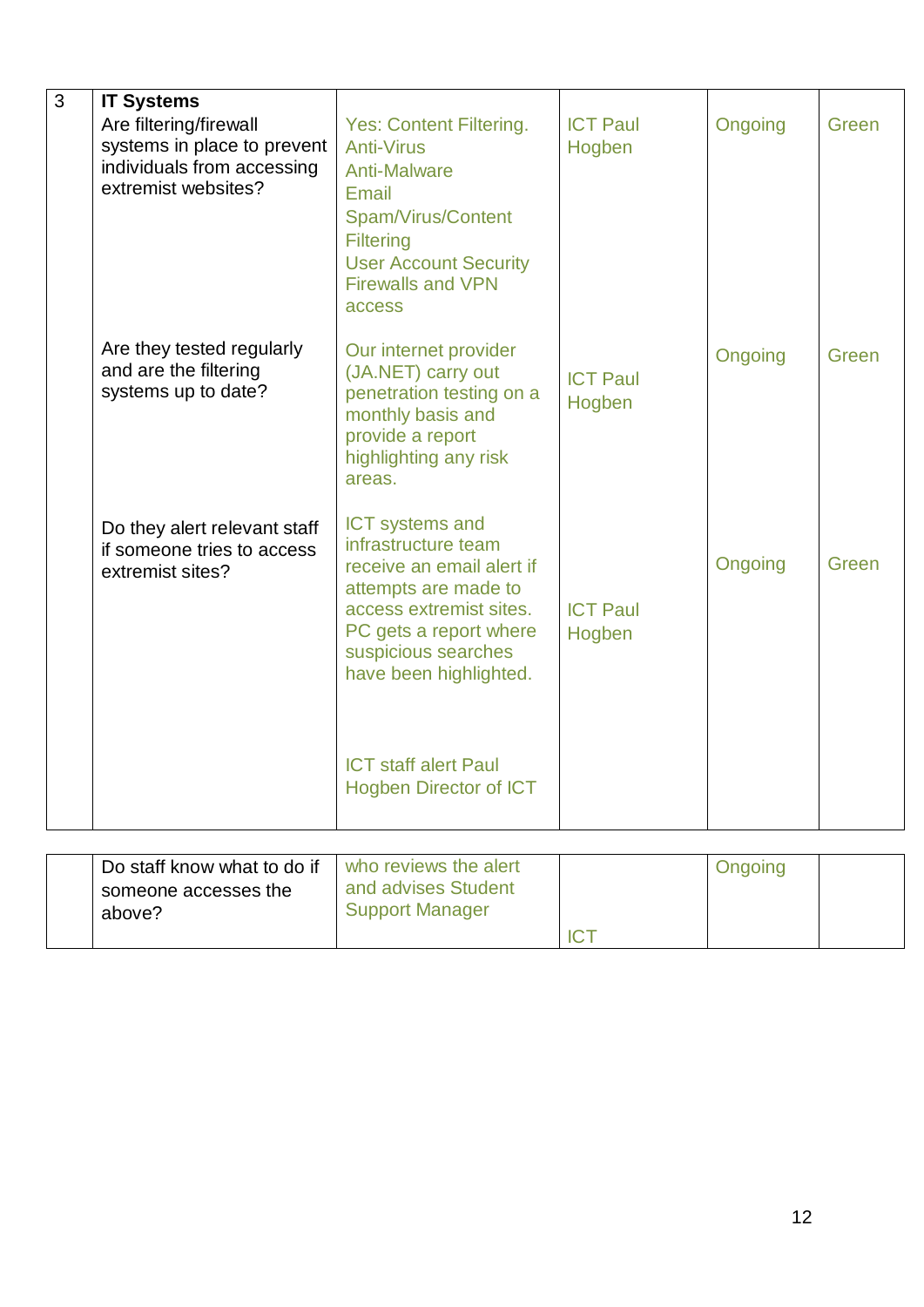| $\overline{4}$ | <b>Campus Security Are</b><br>students/staff challenged<br>if they are not wearing<br>ID?                                     | Yes                                                                              | <b>Uniform</b><br><b>Security/Duty</b><br><b>Managers and</b><br><b>Staff</b> | Ongoing  | Green |
|----------------|-------------------------------------------------------------------------------------------------------------------------------|----------------------------------------------------------------------------------|-------------------------------------------------------------------------------|----------|-------|
|                | How are authorised visitors<br>managed?                                                                                       | Lanyard colors/escorted<br>visitors<br><b>Visitors Procedure</b>                 | <b>Uniform</b><br><b>Security/Duty</b><br><b>Managers and</b><br><b>Staff</b> | Ongoing  | Green |
|                | How do they identify/stop<br>unauthorised visitors? How<br>do you restrict access to<br>the campus i.e. swipe,<br>code entry? | Swipe card to access<br>areas, can be restricted<br>if needed                    | <b>Uniform</b><br><b>Security/Duty</b><br><b>Managers and</b><br><b>Staff</b> | Ongoing  | Green |
| 5              | Literature / charitable<br>giving / events / visiting<br>speakers                                                             |                                                                                  |                                                                               |          |       |
|                | Are policies / procedures in<br>place for charitable giving?                                                                  | Only known legitimate<br>charities supported<br>through charities<br>commission. | College<br><b>Financial</b><br><b>Regulations</b>                             | Ongoing  | Green |
|                | Is there a procedure for<br>checking visiting speakers /<br>events?                                                           | <b>Yes - Procedure</b><br>completed by Workflow                                  | <b>Authorised by</b><br><b>Ashley Ritchie</b><br><b>SLT Approval</b>          | Complete | Green |
|                | Does permission have to be   Yes on college premises<br>granted for people to<br>distribute leaflets?                         | and grounds                                                                      |                                                                               | Ongoing  | Green |
|                | Do staff know what<br>extremist literature looks<br>like? And who to report this                                              | All staff are aware to<br>report any prevent<br>related issues to                | All staff                                                                     | Ongoing  | Green |
|                | to if it is found on campus?<br>What process are in place if<br>individuals / groups are                                      | Safeguarding. EL<br>covered in training<br>College security to be                | <b>Security</b>                                                               | Ongoing  | Green |
|                | handing out extremist<br>material outside the<br>institution?                                                                 | alerted and local police<br>attendance requested                                 |                                                                               |          |       |
|                |                                                                                                                               |                                                                                  |                                                                               |          |       |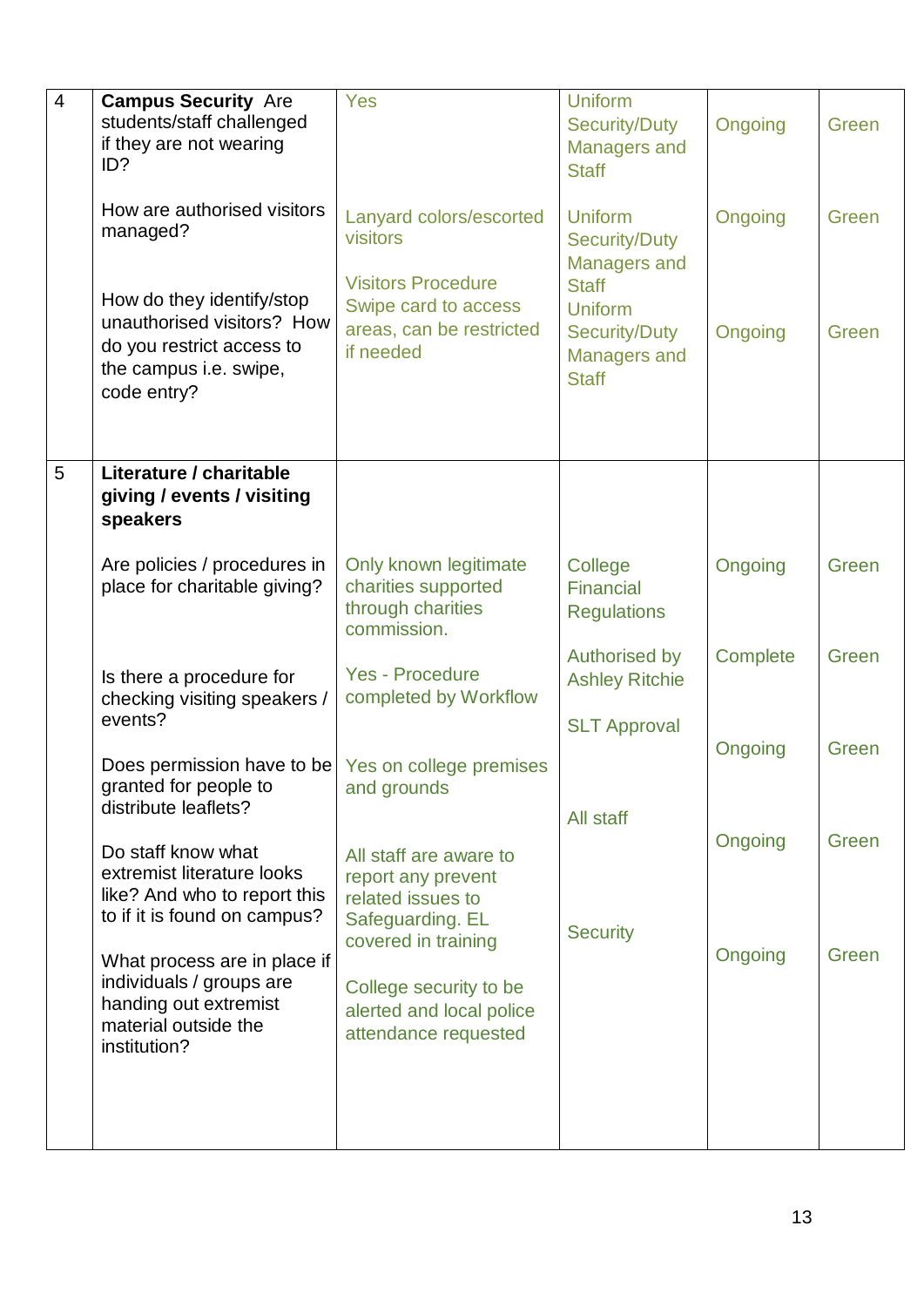| $\overline{7}$ | <b>Holding challenging</b><br>conversations<br>Are staff confident and<br>competent to facilitate<br>discussions related to<br>radicalisation and<br>extremism? | Staff training provided to<br>raise awareness and<br>give confidence to have<br>these conversations e.g.<br><b>WRAP</b> training                                                        | <b>Ashley Ritchie</b><br><b>Kim Carter</b><br><b>Ben Beer</b>                                                                              | Ongoing                                                                   | Green |
|----------------|-----------------------------------------------------------------------------------------------------------------------------------------------------------------|-----------------------------------------------------------------------------------------------------------------------------------------------------------------------------------------|--------------------------------------------------------------------------------------------------------------------------------------------|---------------------------------------------------------------------------|-------|
|                | Are there opportunities<br>available to do this i.e.<br>through tutorials / Diversity<br>campaigns?                                                             | One to one tutorials, on<br>track week, Personal<br><b>Development Tutors.</b>                                                                                                          | Progression and<br>Performance<br><b>Tutors</b>                                                                                            | Ongoing                                                                   | Green |
|                | Are students given the<br>skills to challenge extremist<br>narratives?                                                                                          | <b>Students are delivered</b><br>lessons on Prevent and<br><b>British Values. Message</b><br>given that it is<br>appropriate to challenge,<br>and details who to talk to<br>in college. | Progression and<br>Performance<br><b>Tutors/All</b><br><b>Tutors</b>                                                                       | Ongoing                                                                   | Green |
| 8              | <b>Policies &amp; Procedures</b><br>Are the relevant policies<br>and procedures in place?                                                                       |                                                                                                                                                                                         |                                                                                                                                            |                                                                           |       |
|                | Safeguarding<br>Visiting speakers<br><b>IT security</b><br>Staff use of social media<br><b>Disciplinary</b><br>Use of prayer facilities e-<br>safety            | Yes<br>Yes<br>Yes<br>Yes<br>Yes<br>Yes<br>Yes                                                                                                                                           | <b>Ashley Ritchie</b><br><b>Ashley Ritchie</b><br>Paul Hogben<br><b>Steve Hyland</b><br><b>Ashley Ritchie</b><br><b>HR</b><br>Paul Hogburn | Ongoing<br>Ongoing<br>Ongoing<br>Ongoing<br>Ongoing<br>Ongoing<br>Ongoing | Green |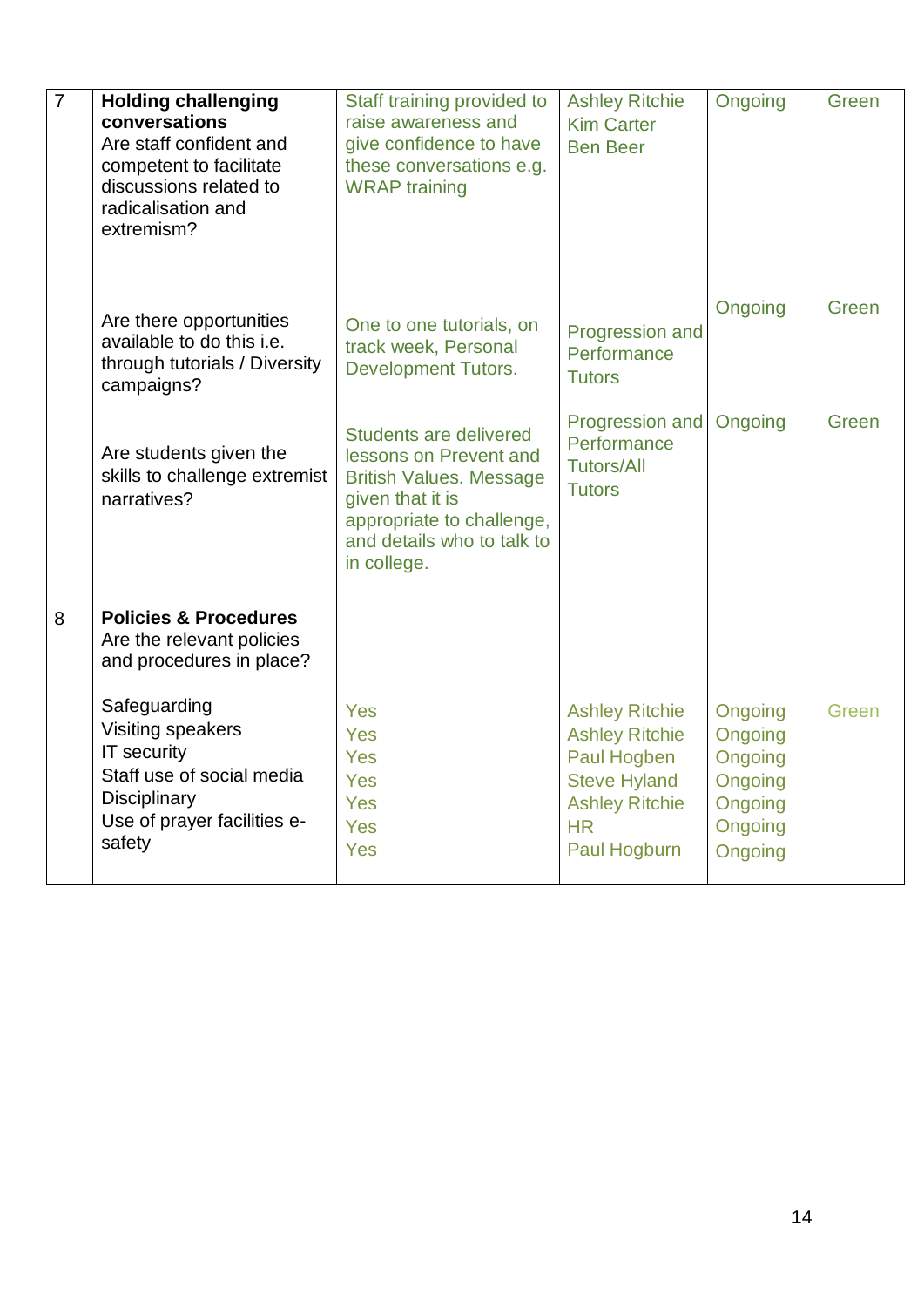| 9 | <b>Information Sharing /</b><br><b>Partnership</b><br>Are there information<br>sharing protocols in place<br>with the Police and other<br>relevant agencies? | Yes                                                                          | <b>Georgia Harvey</b>                          | Ongoing | Green |
|---|--------------------------------------------------------------------------------------------------------------------------------------------------------------|------------------------------------------------------------------------------|------------------------------------------------|---------|-------|
|   | Do the Police know who to<br>contact for any issues?                                                                                                         | Police prevent teams<br>have College contact<br>details for college<br>SPOC. | <b>Ashley Ritchie</b><br><b>Georgia Harvey</b> | Ongoing | Green |
|   | Does the college Prevent<br>lead know who to contact<br>at the Police?                                                                                       | Yes 101 direct or Prevent<br>team email direct dial                          | <b>Ashley Ritchie</b>                          | Ongoing | Green |

|    | Do other staff members<br>know who the Prevent lead<br>is at the college?                                                                                                                                            | Details given in Focus<br>Day training, college<br>welcome and on<br><b>PREVENT posters</b><br>around the college.                                                                                                   | <b>All Staff</b>                           | Ongoing            | Green          |
|----|----------------------------------------------------------------------------------------------------------------------------------------------------------------------------------------------------------------------|----------------------------------------------------------------------------------------------------------------------------------------------------------------------------------------------------------------------|--------------------------------------------|--------------------|----------------|
| 10 | <b>Local Prevent Structures</b>                                                                                                                                                                                      |                                                                                                                                                                                                                      |                                            |                    |                |
|    | Is the institution connected<br>to the Local Authority<br><b>Prevent Coordinator?</b>                                                                                                                                | Yes, Regular meetings<br>with Local Prevent Police<br>Officer, Director of<br><b>Support for Students sits</b><br>on both Local Authorities<br>prevent delivery boards.                                              | <b>Ashley Ritchie</b>                      | Ongoing            | Green          |
| 11 | <b>Tensions &amp; grievances</b><br>Are you aware of potential<br>tensions and grievances<br>within your student body?                                                                                               | Multi faith and culture<br>college. Local and<br>national tensions kept up<br>to date with local police<br>contacts.                                                                                                 | <b>Simon Cook</b><br><b>Ashley Ritchie</b> | Ongoing            | Green          |
| 12 | <b>Prevent Messaging How</b><br>is Prevent communicated<br>across the<br>institution?<br>i.e. posters,<br>intranet,<br>newsletters,<br>student<br>staff<br>and<br>handbooks, staff induction,<br>internal literature | Poster campaign<br>throughout college.<br><b>Student lessons on</b><br><b>PREVENT</b> and British<br>Values.<br><b>Staff Training and</b><br>college welcome. Parent<br><b>PREVENT handbook</b><br>now on<br>website | <b>All Staff</b><br><b>Ashley Ritchie</b>  | Ongoing<br>Ongoing | Green<br>Green |
|    |                                                                                                                                                                                                                      |                                                                                                                                                                                                                      |                                            |                    |                |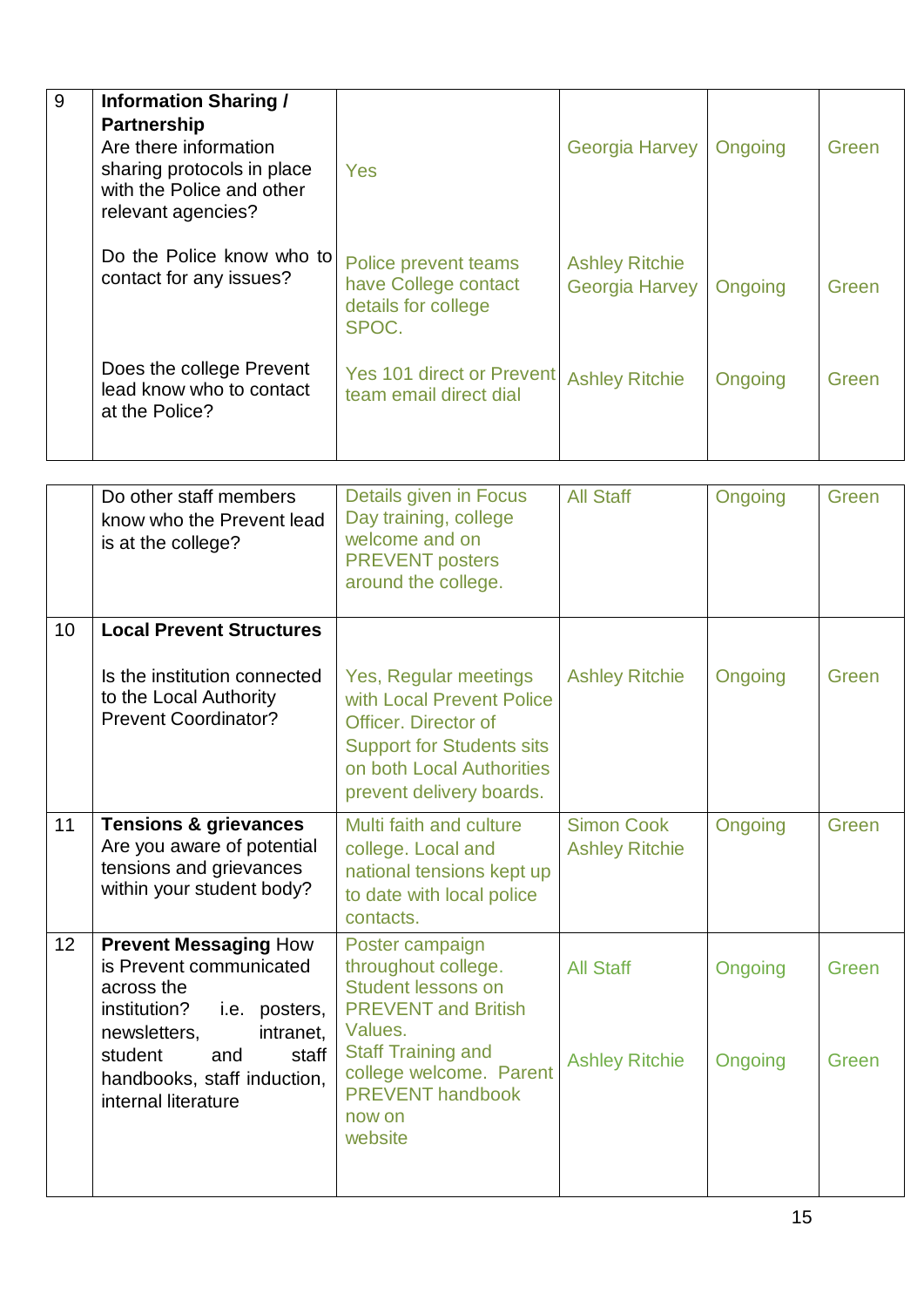| 13 | <b>Staff and volunteers Are</b><br>there checks in place to<br>identify potential<br>radicalization by members<br>of staff?                                                                                                      | <b>Enhanced DBS checks</b><br>are carried out on all<br>staff                                                                                                                                                                    | <b>HR</b>                               | <b>Completed</b> | Green |
|----|----------------------------------------------------------------------------------------------------------------------------------------------------------------------------------------------------------------------------------|----------------------------------------------------------------------------------------------------------------------------------------------------------------------------------------------------------------------------------|-----------------------------------------|------------------|-------|
|    | Is Prevent / British Values<br>included within safer<br>recruitment activities?                                                                                                                                                  | Prevent is included in<br>safer recruitment<br>activities and is also<br>raised at interview stage.                                                                                                                              | <b>HR</b>                               | Completed        | Green |
|    | Is there a whistle blowing<br>policy in place?                                                                                                                                                                                   | Yes                                                                                                                                                                                                                              | <b>HR</b>                               | Completed        | Green |
| 14 | <b>Dangerous Substances</b><br>Is the institution aware of,<br>and comply with all<br>relevant legislation in the<br>storage and handling of<br>dangerous substances<br>including chemicals,<br>bacteria, viruses and<br>toxins? | <b>Yes. All COSH</b><br>regulations complied<br>with and procedures<br>followed                                                                                                                                                  | <b>Laura Smith</b><br><b>Facilities</b> | Ongoing          | Green |
| 15 | <b>Employers</b><br>Are employers of<br>apprentices or providing<br>industry placements<br>aware of their<br>responsibilities,<br>understand how to                                                                              | As part of apprentice<br>enrolment and employer,<br>induction the policy is<br>shared and promoted.<br>Employers are advised of<br>all safeguarding<br>responsibilities including<br>where to access advice<br>and how to report | Jane<br><b>Burtenshaw</b>               | Ongoing          | Green |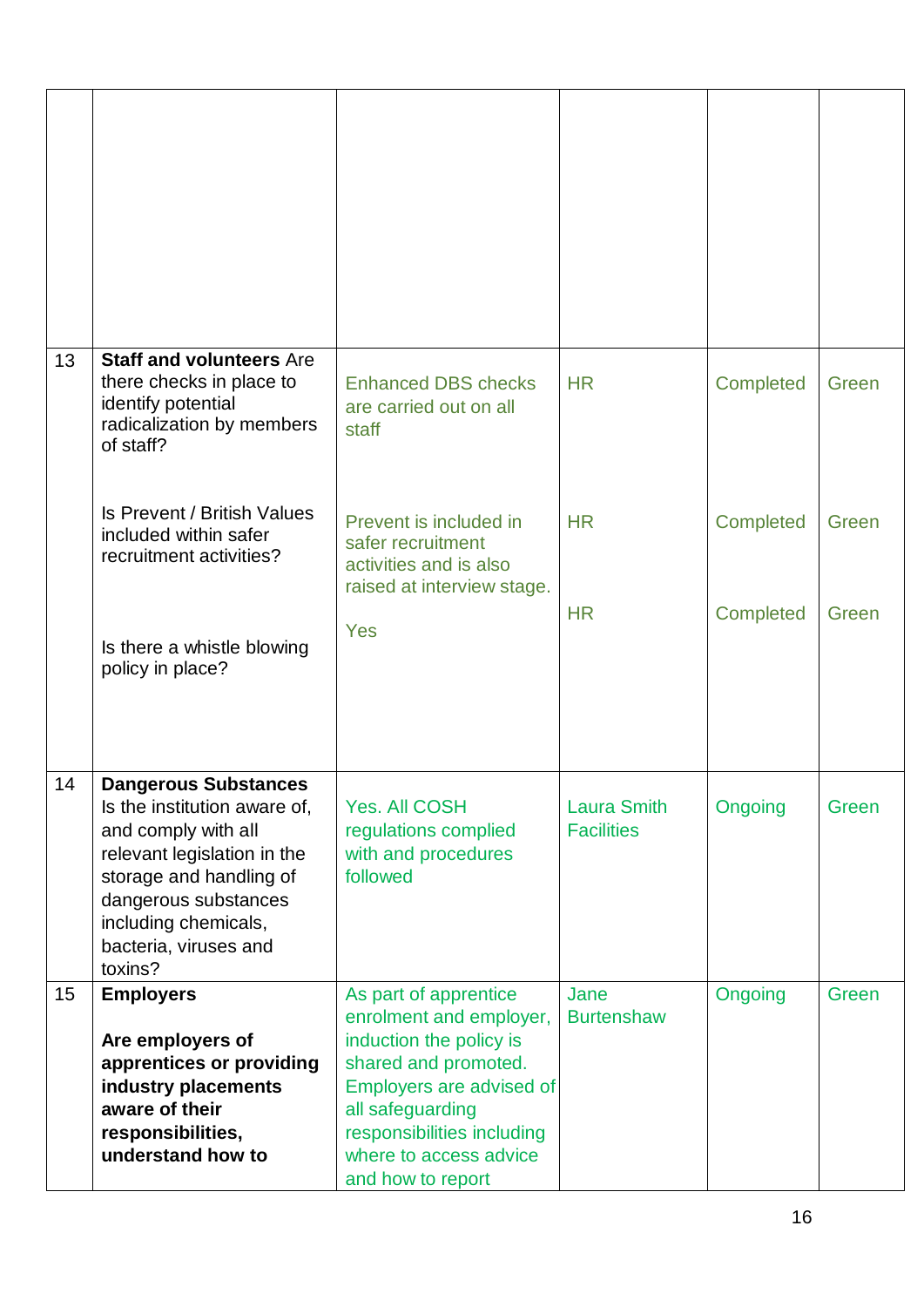|    | identify and report<br>concerns                                                                                                         | concerns. All aspects of<br>safeguarding are<br>discussed during<br>apprentices 12 week<br>progress review. |                                                                                                   |                                                       |       |
|----|-----------------------------------------------------------------------------------------------------------------------------------------|-------------------------------------------------------------------------------------------------------------|---------------------------------------------------------------------------------------------------|-------------------------------------------------------|-------|
| 16 | Dealing with an incident<br>Does your critical<br>management plan identify<br>a lead person to deal with<br>terrorist related issues?   | How is this tested? Look<br>at Prepare Strand. Look<br>at " Staying Safe"<br>firearms and weapons<br>attack | HR, Martin<br>Peat<br><b>Ashley Ritchie</b>                                                       | Ongoing                                               | Green |
|    | Is there a Business<br>Continuity Plan in place<br>which includes acts of<br>terrorism or an escalation<br>of the current threat level? | Yes, it is incorporated in<br>the Business Continuity<br>Plan                                               | <b>Martin Peat</b>                                                                                | Ongoing                                               | Green |
| 17 | <b>Curriculum</b><br>Are fundamental British<br>values embedded<br>throughout the curriculum?                                           | Yes FBV lessons are<br>part of ongoing scheme<br>of work and embedded<br>into curriculum                    | Progression and<br>Performance<br><b>Tutors/Course</b><br><b>Tutors</b>                           | <b>Ongoing</b>                                        | Green |
|    | Are there opportunities for<br>developing pupils'<br>resilience to radicalisation?                                                      | Pupils are encouraged to<br>discuss radicalisation<br>during PPT Prevent<br>sessions.                       | PPT's are<br>delivering<br>PREVENT,<br><b>British Values</b><br>and<br>Safeguarding<br>tutorials. | <b>Ongoing</b><br>(Continuing<br>part of PPT<br>work) | Green |